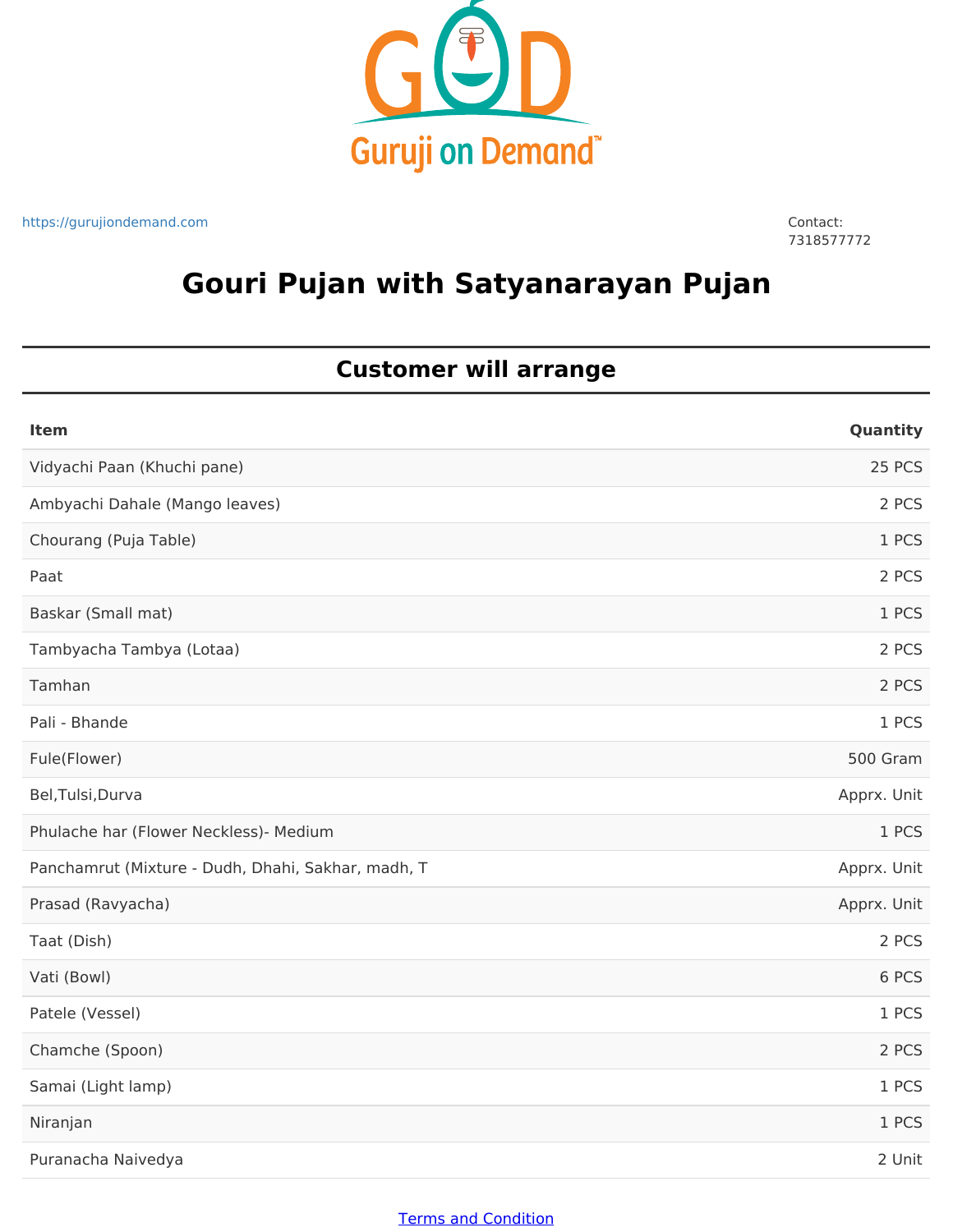

#### https://gurujiondemand.com Contact:

7318577772

| Item                        | Quantity |
|-----------------------------|----------|
| Phale (Fruits)              | 5 PCS    |
| Balkrishna Murti (Gharatil) | 1 Unit   |
| Ghanti (Bell)               | 1 Unit   |
| Tel (Oil)                   | 125 Gram |
| Keliche Khunt (BananaPin)   | 4 Unit   |
| Satyanarayan Photo          | 1 Unit   |
| Halad (Turmeric)            | 25 Gram  |
| Kumkum (Kunku)              | 25 Gram  |
| <b>Bukka</b>                | 25 Gram  |
| Udabatti (Josssticks)       | 1 Unit   |
| Naaral (Coconut)            | 2 Unit   |
| Kapur                       | 10 Gram  |
| Rangoli                     | 500 Gram |
| Gahu (Wheat)                | 500 Gram |
| Tandul                      | 500 Gram |
| SupariMedium                | 18 Unit  |
| Kharik                      | 5 Unit   |
| <b>Badam</b>                | 5 Unit   |
| Khobare (Dry Coconut)       | 5 Unit   |
| Halkund(Turmericstick)      | 5 Unit   |
| <b>Blouse Piece</b>         | 1 Unit   |
| Tel waat (Oilweack)         | 1 Unit   |
| Janve Jod                   | 1 Unit   |
| Attar (Scent)               | 1 Unit   |

### Terms and Condition